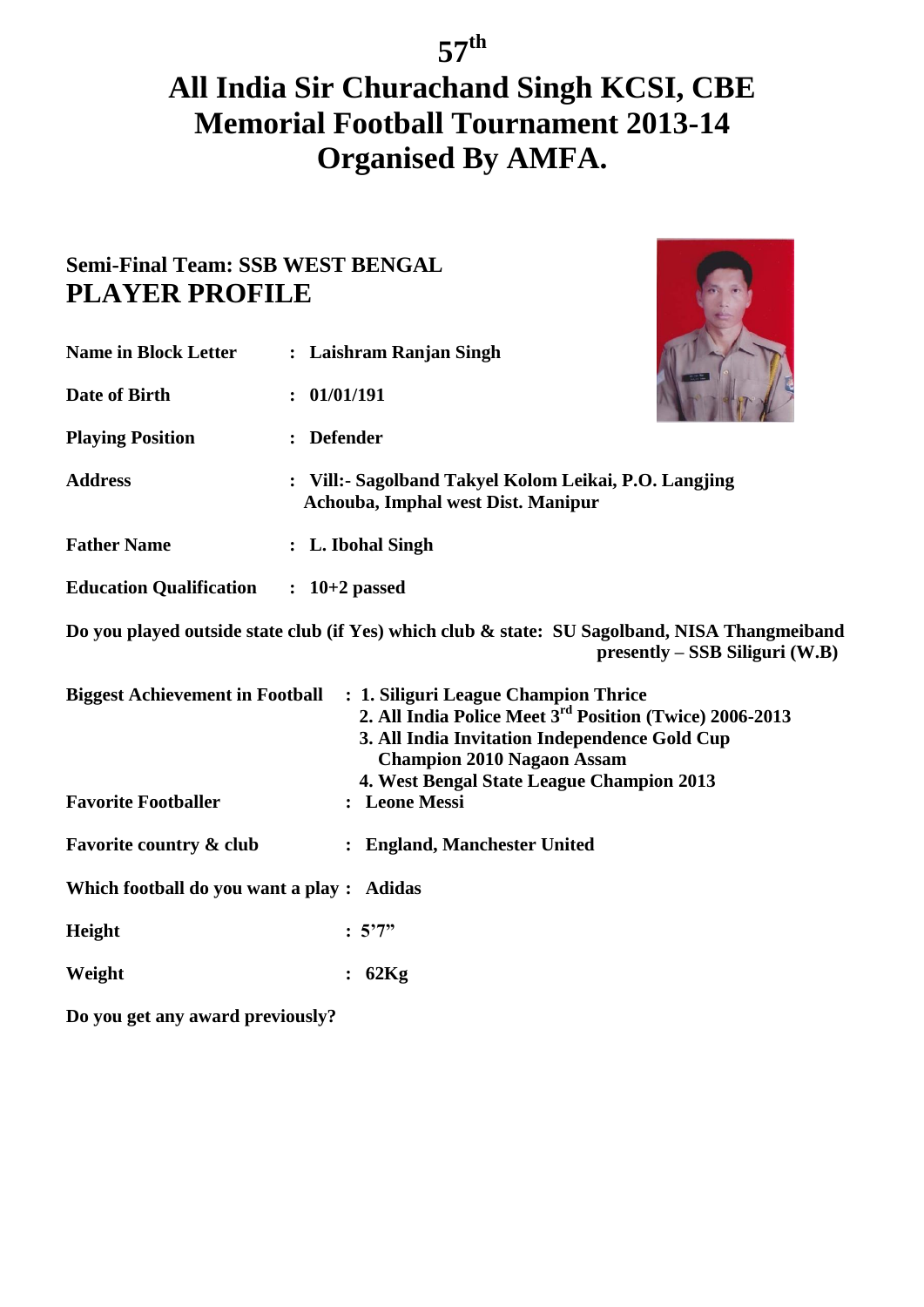## **All India Sir Churachand Singh KCSI, CBE Memorial Football Tournament 2013-14 Organised By AMFA.**

O

| <b>Name in Block Letter</b>                  | : Abbasi Muzaffar                                                                                                                                                                                                                                                                                          |  |
|----------------------------------------------|------------------------------------------------------------------------------------------------------------------------------------------------------------------------------------------------------------------------------------------------------------------------------------------------------------|--|
| Date of Birth                                | 17/07/1988                                                                                                                                                                                                                                                                                                 |  |
| <b>Playing Position</b>                      | : Defender                                                                                                                                                                                                                                                                                                 |  |
| <b>Address</b>                               | : Vill: Rameswor Nagar Godra, P.O. Godra, Pahch Mahal<br>Dist, Gujarat                                                                                                                                                                                                                                     |  |
| <b>Father Name</b>                           | : Abdul Gaffar Abbast                                                                                                                                                                                                                                                                                      |  |
| <b>Education Qualification : 10+2 Passed</b> |                                                                                                                                                                                                                                                                                                            |  |
| <b>Biggest Achievement in Football</b>       | Do you played outside state club (if Yes) which club & state: Western Railway, Godra, RBI<br>Ahamdabad, Gudra FC Nivia Club, Kota Presently SSB<br>: 1. Siliguri League Champion Once<br>2. All India Police Meet 3 <sup>rd</sup> Position 2013<br>3. All India Inviatation Independence Gold Cup Champion |  |
| <b>Favorite Footballer</b>                   | : Leone Messi                                                                                                                                                                                                                                                                                              |  |
| <b>Favorite country &amp; club</b>           | : Brazil, Barcelona                                                                                                                                                                                                                                                                                        |  |
| Which football do you want a play: NIKE      |                                                                                                                                                                                                                                                                                                            |  |
| Height                                       | : 5'11"                                                                                                                                                                                                                                                                                                    |  |
| Weight                                       | : 70kg                                                                                                                                                                                                                                                                                                     |  |
|                                              | Do you get any award previously? : Awarded Best Player in Satna Cement All India<br><b>Tournament M.P 2010</b>                                                                                                                                                                                             |  |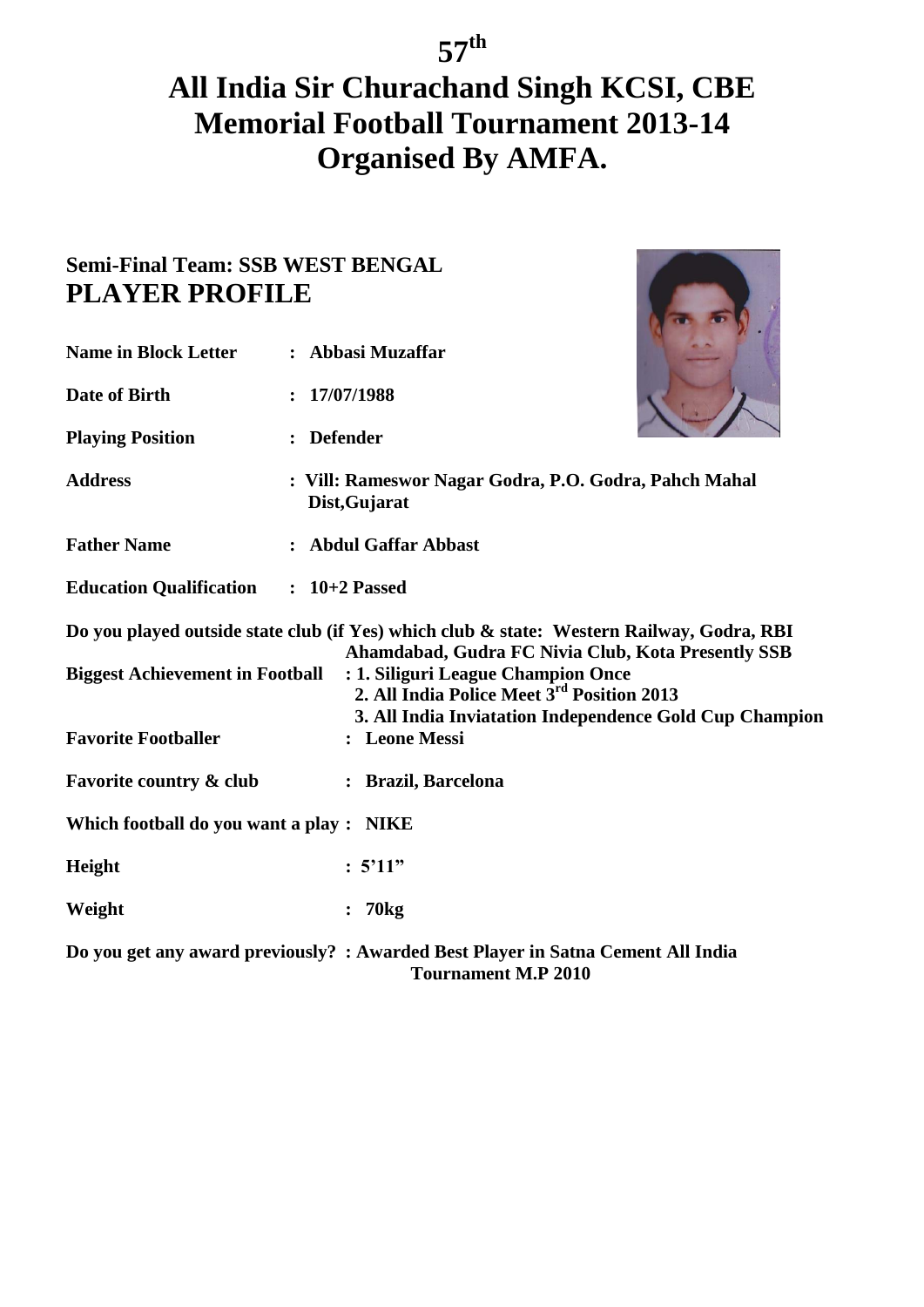### **Semi-Final Team: SSB WEST BENGAL PLAYER PROFILE**

| <b>Name in Block Letter</b>                | : Pradip Basumatari                                                                                                  |                                                                                            |
|--------------------------------------------|----------------------------------------------------------------------------------------------------------------------|--------------------------------------------------------------------------------------------|
| Date of Birth                              | : 24/09/1982                                                                                                         |                                                                                            |
| <b>Playing Position</b>                    | : Goalkeeper                                                                                                         |                                                                                            |
| <b>Address</b>                             | : Vill: Kashibari, P.O. Khargao, Kokrajhar Dist, Assam                                                               |                                                                                            |
| <b>Father Name</b>                         | <b>Gopinath Basumatari</b>                                                                                           |                                                                                            |
| <b>Education Qualification : 10 Passed</b> |                                                                                                                      |                                                                                            |
|                                            |                                                                                                                      | Do you played outside state club (if Yes) which club & state: SAI Guwahati Presently - SSB |
|                                            | Biggest Achievement in Football : 1. Siliguri League Champion - Thrice<br>2. All India Police Meet 3rd Position 2013 | 3. All India Invitation Independence Gold Cup Champion                                     |
| <b>Favorite Footballer</b>                 | : Oliver Kan                                                                                                         |                                                                                            |
| <b>Favorite country &amp; club</b>         | : Germany, Bayern Munich                                                                                             |                                                                                            |
| Which football do you want a play: Adidas  |                                                                                                                      |                                                                                            |
| Height                                     | : 5'11"                                                                                                              |                                                                                            |
| Weight                                     | 75kg                                                                                                                 |                                                                                            |
|                                            |                                                                                                                      |                                                                                            |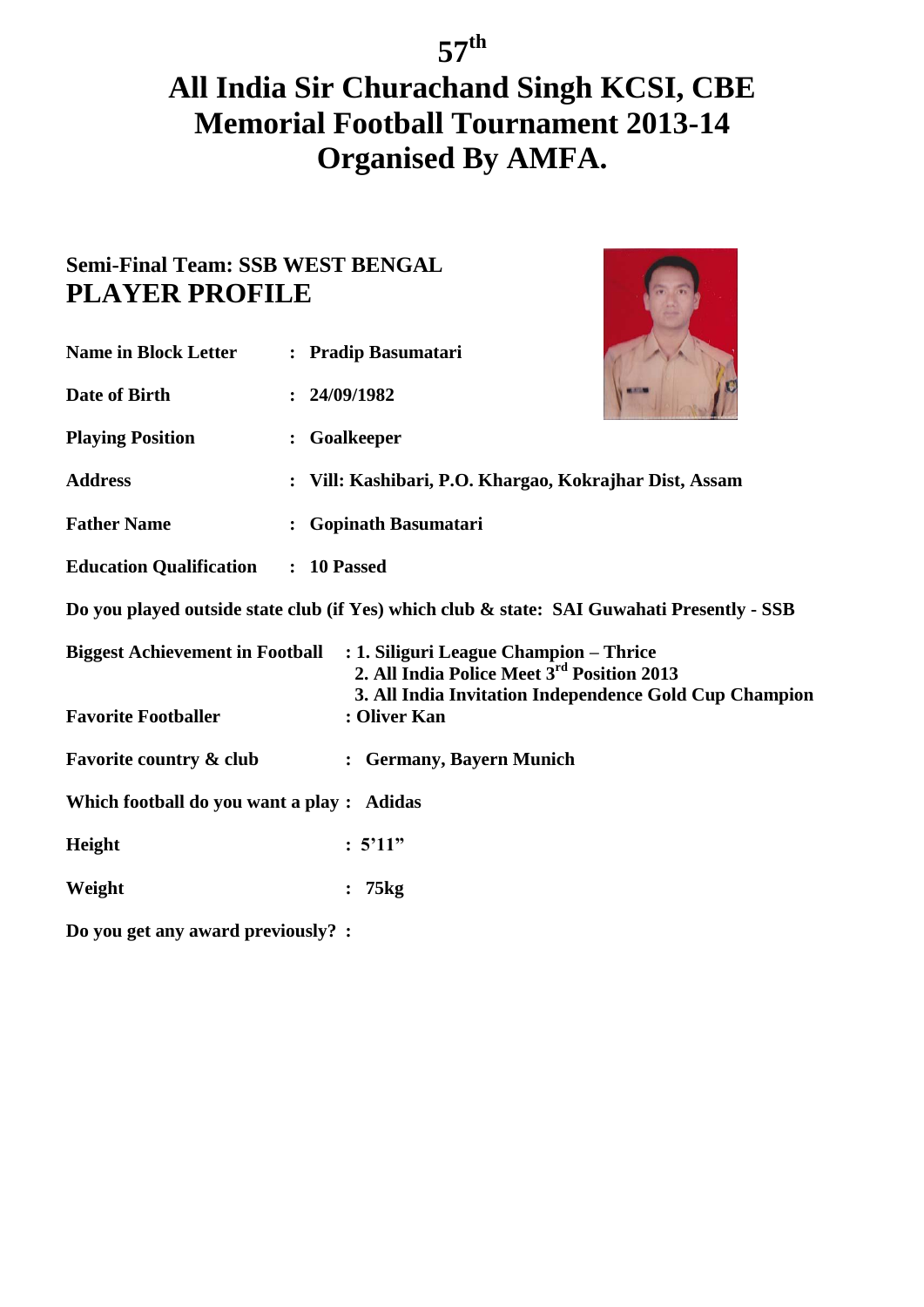| <b>Name in Block Letter</b>                | : Aatif Rasool                                                                                                                                                                                                           |
|--------------------------------------------|--------------------------------------------------------------------------------------------------------------------------------------------------------------------------------------------------------------------------|
| Date of Birth                              | 19/08/1987<br>$\ddot{\phantom{a}}$                                                                                                                                                                                       |
| <b>Playing Position</b>                    | Goalkeeper<br>$\ddot{\cdot}$                                                                                                                                                                                             |
| <b>Address</b>                             | Sipahi tola new masjid purnea (bihar)                                                                                                                                                                                    |
| <b>Father Name</b>                         | : Ale rasool                                                                                                                                                                                                             |
| <b>Education Qualification : 12 Passed</b> |                                                                                                                                                                                                                          |
|                                            | Do you played outside state club (if Yes) which club & state:<br>1. Bangale Mumbai Sporting Club<br>2. All India Police Meet Tournament 3rd Position<br>Biggest Achievement in Football : Subroto Cup 2004-2005 one time |
| <b>Favorite Footballer</b>                 | : Piter Check                                                                                                                                                                                                            |
| <b>Favorite country &amp; club</b>         | : England, Manchester United                                                                                                                                                                                             |
| Which football do you want a play: Nivia   |                                                                                                                                                                                                                          |
| Height                                     | : 181cm                                                                                                                                                                                                                  |
| Weight                                     | 68kg<br>$\ddot{\cdot}$                                                                                                                                                                                                   |
| Do you get any award previously? :         |                                                                                                                                                                                                                          |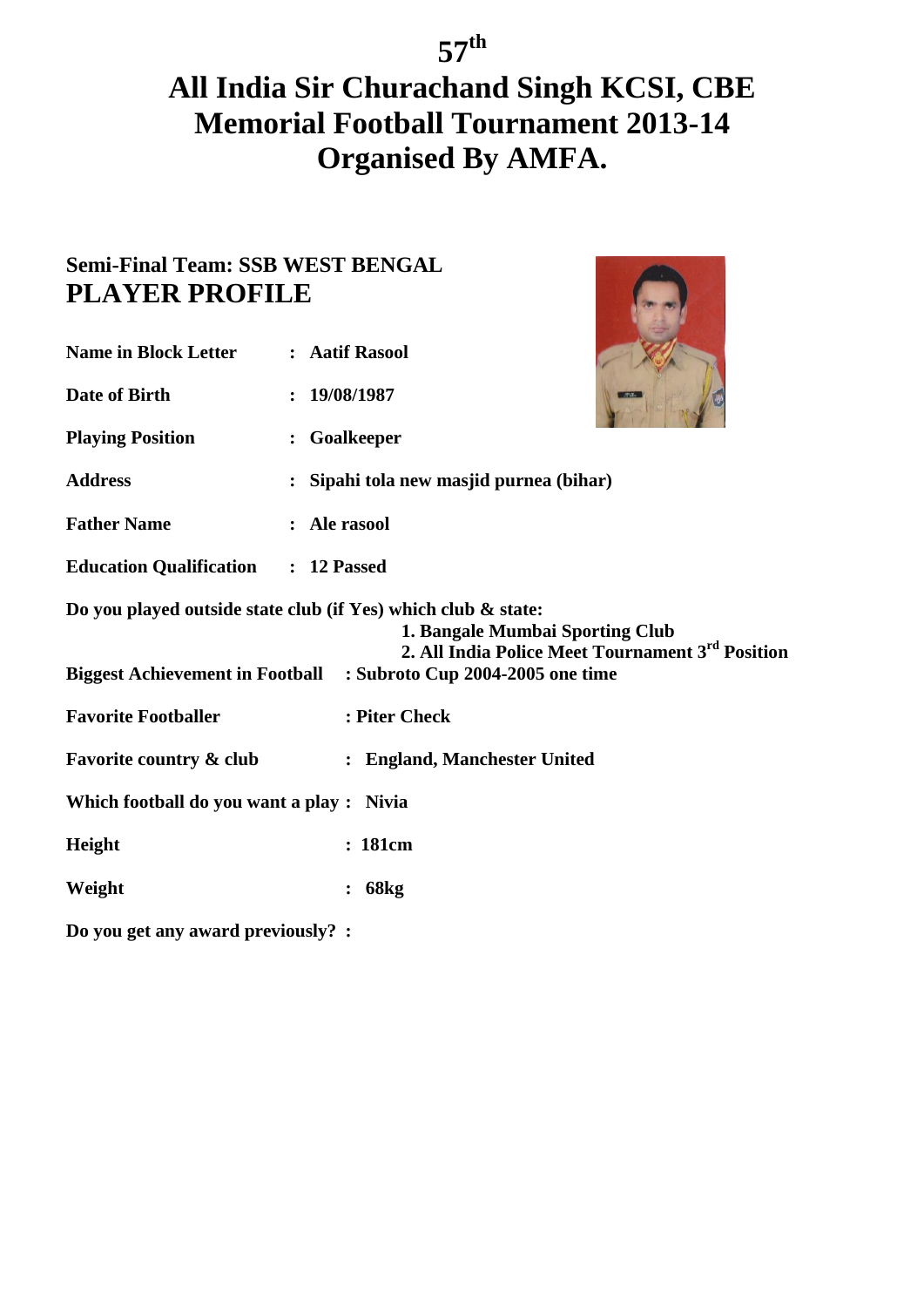### **Semi-Final Team: SSB WEST BENGAL PLAYER PROFILE**

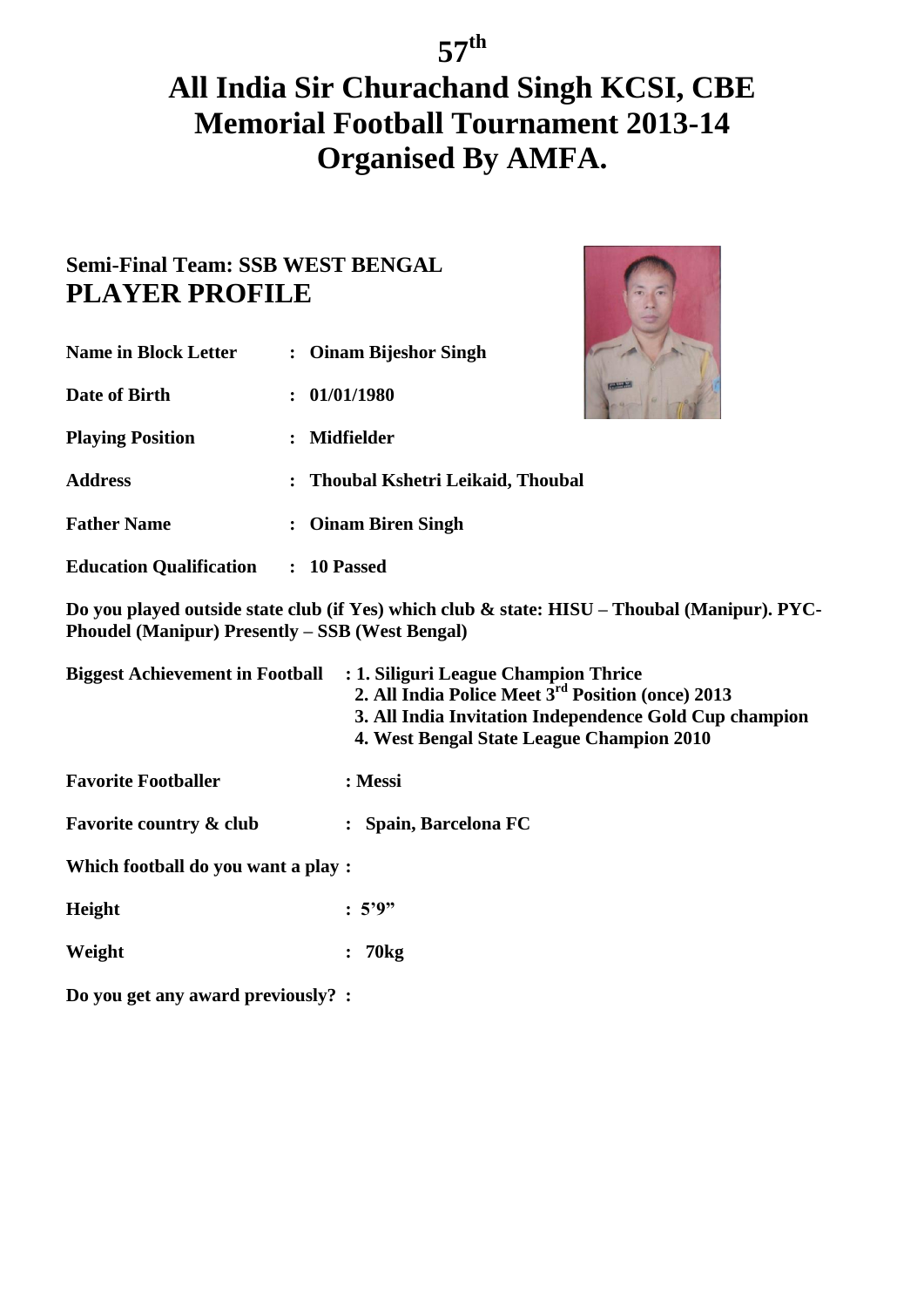## **All India Sir Churachand Singh KCSI, CBE Memorial Football Tournament 2013-14 Organised By AMFA.**

| <b>Name in Block Letter</b>                                                                  |         | : HEMAM BISHOJIT SINGH                                                                                                                                                        |  |
|----------------------------------------------------------------------------------------------|---------|-------------------------------------------------------------------------------------------------------------------------------------------------------------------------------|--|
| Date of Birth                                                                                |         | $: 01-04-1998$                                                                                                                                                                |  |
| <b>Playing Position</b>                                                                      | Forward |                                                                                                                                                                               |  |
| <b>Address</b>                                                                               |         | Moirang Phairembam Leikai, P.o & P.S. - Moirang<br>Dist. Bishnupur-Manipur                                                                                                    |  |
| <b>Father Name</b>                                                                           |         | : Hemam Achouba Singh                                                                                                                                                         |  |
| <b>Education Qualification : 10 Passed</b>                                                   |         |                                                                                                                                                                               |  |
| Do you played outside state club (if Yes) which club & state: Sai Takyel – Presently at SSB. |         |                                                                                                                                                                               |  |
| <b>Biggest Achievement in Football</b>                                                       |         | : a) Siliguri league Champion Thrice<br>b) All India Police Meet $-3^{rd}$ Position 2013<br>c) All India invitation independence gold cup<br>champions 2010 at Nagaon - Assam |  |
| <b>Favorite Footballer</b>                                                                   |         | : Ronaldinho                                                                                                                                                                  |  |
| <b>Favorite country &amp; club</b>                                                           |         | : Brazil, Real Madrid                                                                                                                                                         |  |
| Which football do you want a play: Nike                                                      |         |                                                                                                                                                                               |  |
| Height                                                                                       |         | : 5'9"                                                                                                                                                                        |  |
| Weight                                                                                       |         | $: 69$ Kg                                                                                                                                                                     |  |
| Do you get any award previously? :                                                           |         |                                                                                                                                                                               |  |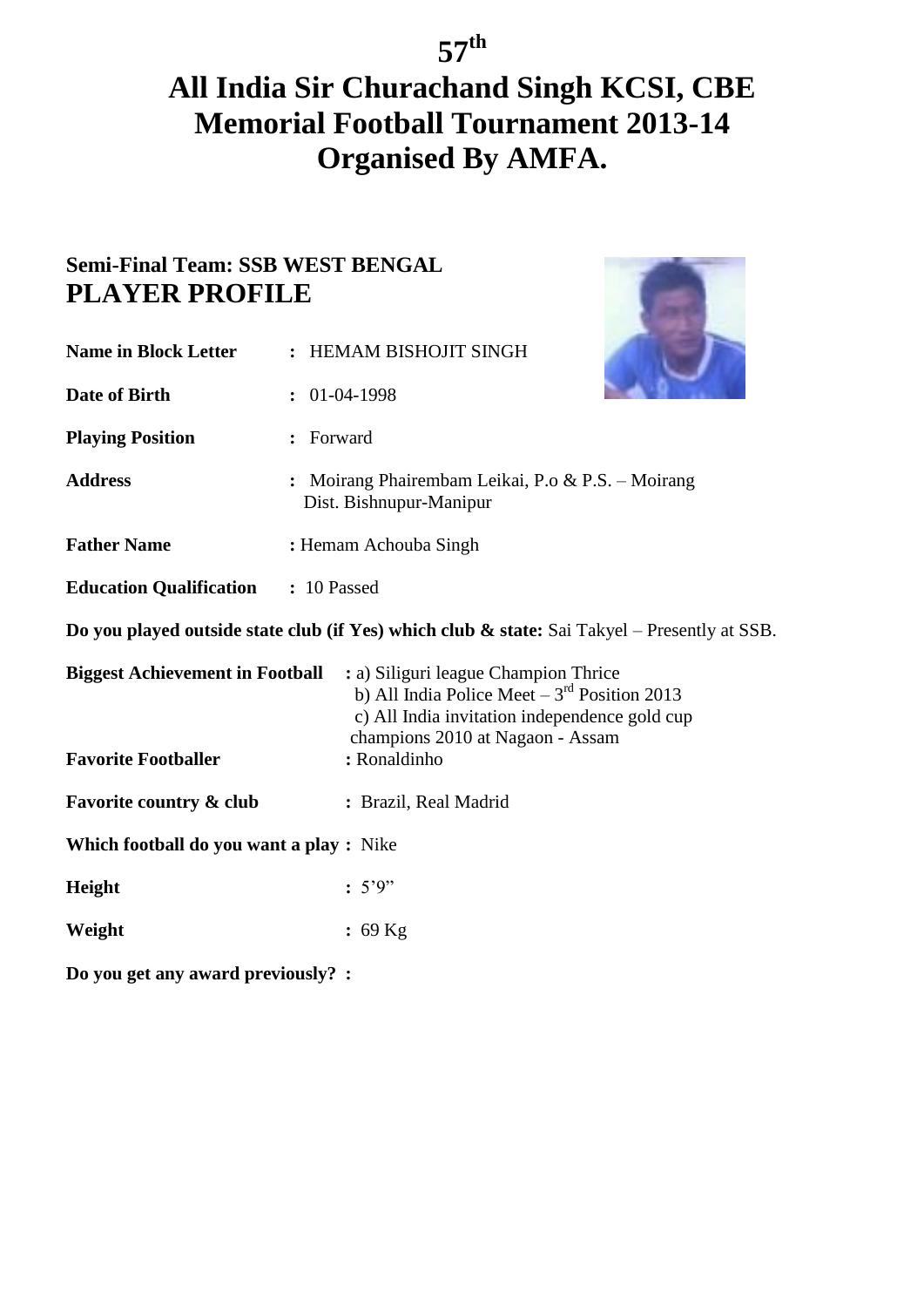# **All India Sir Churachand Singh KCSI, CBE Memorial Football Tournament 2013-14 Organised By AMFA.**

### **Semi-Final Team: SSB WEST BENGAL PLAYER PROFILE**

| <b>Name in Block Letter</b>                | : Khangembam Regan Singh                                                                                                                                                                                                                                                             |  |
|--------------------------------------------|--------------------------------------------------------------------------------------------------------------------------------------------------------------------------------------------------------------------------------------------------------------------------------------|--|
| Date of Birth                              | $: 01 - 03 - 1989$                                                                                                                                                                                                                                                                   |  |
| <b>Playing Position</b>                    | : Defender                                                                                                                                                                                                                                                                           |  |
| <b>Address</b>                             | : Vill.Narasena PO & PS-Moirang,                                                                                                                                                                                                                                                     |  |
| <b>Father Name</b>                         | Dist: Bishnupur Manipur<br>: Kh. Noren singh                                                                                                                                                                                                                                         |  |
| <b>Education Qualification : 10 passed</b> |                                                                                                                                                                                                                                                                                      |  |
|                                            | Do you played outside state club (if Yes) which club & state: ESU Wangkhei,<br>TRUPUR- Nambol and presently at SSB<br><b>Biggest Achievement in Football : a) Siliguri League Champion thrice.</b><br>b) All India Invitaiton independence Goldcup-Nagaon - ASSAM<br><b>CHAMPION</b> |  |
| <b>Favorite Footballer</b>                 | : Ferdinal                                                                                                                                                                                                                                                                           |  |
| <b>Favorite country &amp; club</b>         | : Itali, Real Madrid                                                                                                                                                                                                                                                                 |  |
| Which football do you want a play: ADIDAS  |                                                                                                                                                                                                                                                                                      |  |
| Height                                     | : 5'7''                                                                                                                                                                                                                                                                              |  |
| Weight                                     | : 65 kg                                                                                                                                                                                                                                                                              |  |
|                                            |                                                                                                                                                                                                                                                                                      |  |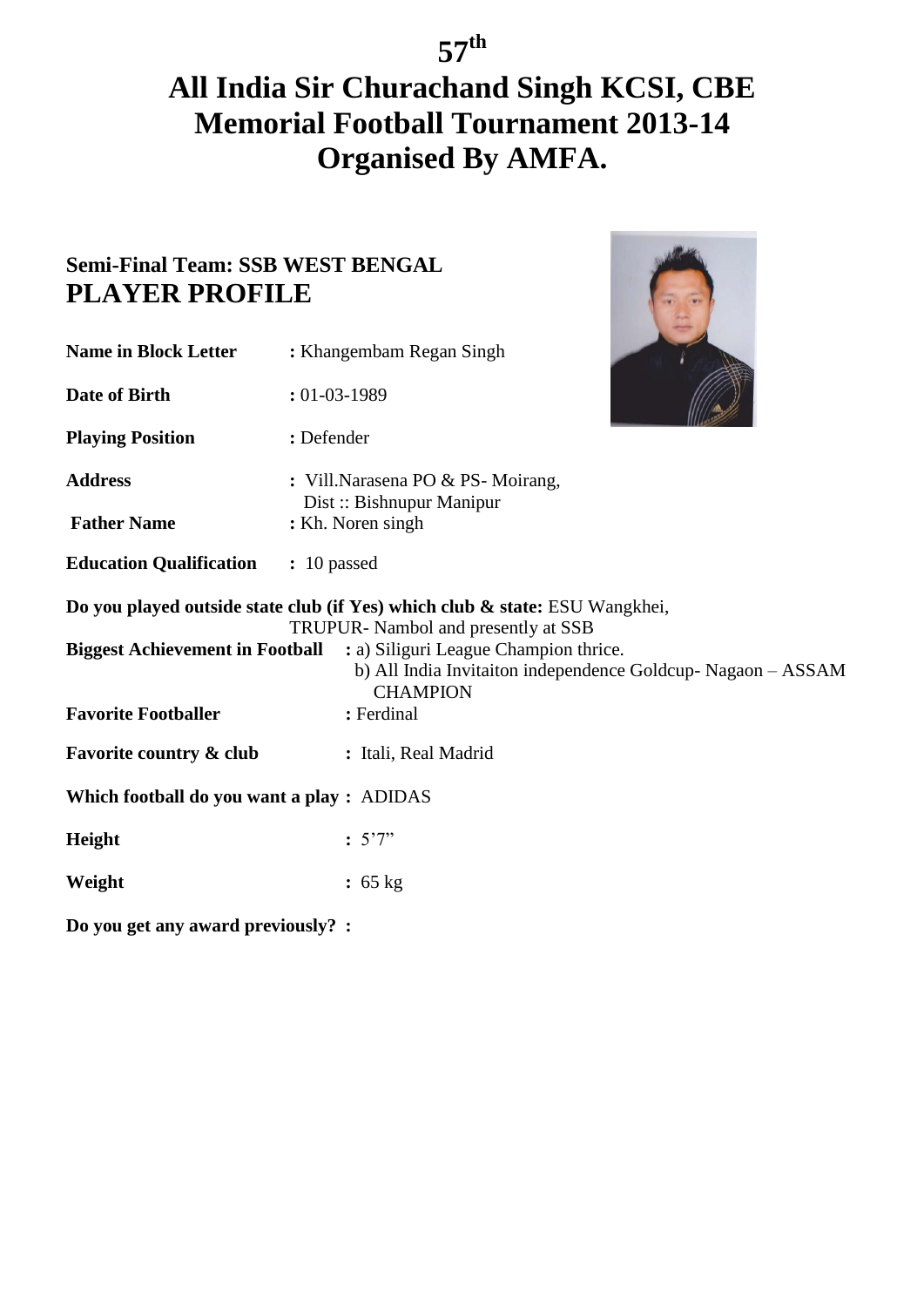## **All India Sir Churachand Singh KCSI, CBE Memorial Football Tournament 2013-14 Organised By AMFA.**

| <b>Name in Block Letter</b>                | : Kh. MANAOBA SINGH                                                                                                                                                                                                                                                                                                                                                                |
|--------------------------------------------|------------------------------------------------------------------------------------------------------------------------------------------------------------------------------------------------------------------------------------------------------------------------------------------------------------------------------------------------------------------------------------|
| Date of Birth                              | $: 01-12-1978$                                                                                                                                                                                                                                                                                                                                                                     |
| <b>Playing Position</b>                    | : MIDFILDER                                                                                                                                                                                                                                                                                                                                                                        |
| <b>Address</b>                             | : Langthabal. PS Kakwa, Imphal - West                                                                                                                                                                                                                                                                                                                                              |
| <b>Father Name</b>                         | : Kh. Thambou Singh                                                                                                                                                                                                                                                                                                                                                                |
| <b>Education Qualification : 10 passed</b> |                                                                                                                                                                                                                                                                                                                                                                                    |
| <b>Biggest Achievement in Football</b>     | Do you played outside state club (if Yes) which club & state: SSU-Singjamei, Sabolband<br>United, TRAU, presently at SSM (West – Bengal)<br>: a) SiliguryLeague Champion Thrice<br>b) All India Police meet $-3^{rd}$ position (Twice) 2006,13.<br>c) All India Invitation Independence, gold cup-<br>champion 2010, Nagaon - Assam<br>d) West Bengal State League champion - 2010 |
| <b>Favorite Footballer</b>                 | : MESSI                                                                                                                                                                                                                                                                                                                                                                            |
| <b>Favorite country &amp; club</b>         | : England, Manchester United.                                                                                                                                                                                                                                                                                                                                                      |
| Which football do you want a play: Adidas  |                                                                                                                                                                                                                                                                                                                                                                                    |
| Height                                     | : 5'4"                                                                                                                                                                                                                                                                                                                                                                             |
| Weight                                     | : 60 kg                                                                                                                                                                                                                                                                                                                                                                            |
| Do you get any award previously? :         |                                                                                                                                                                                                                                                                                                                                                                                    |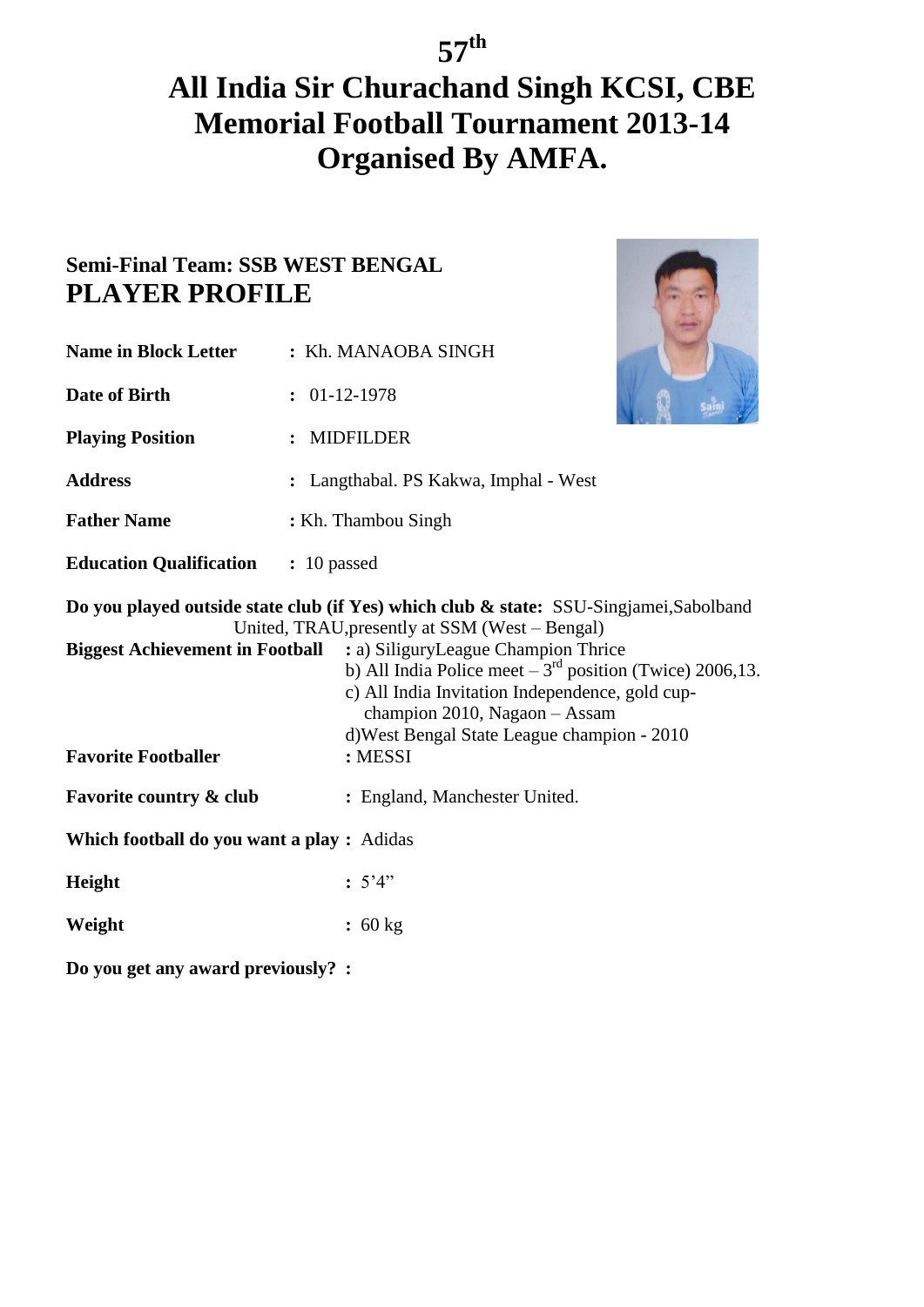# **All India Sir Churachand Singh KCSI, CBE Memorial Football Tournament 2013-14 Organised By AMFA.**

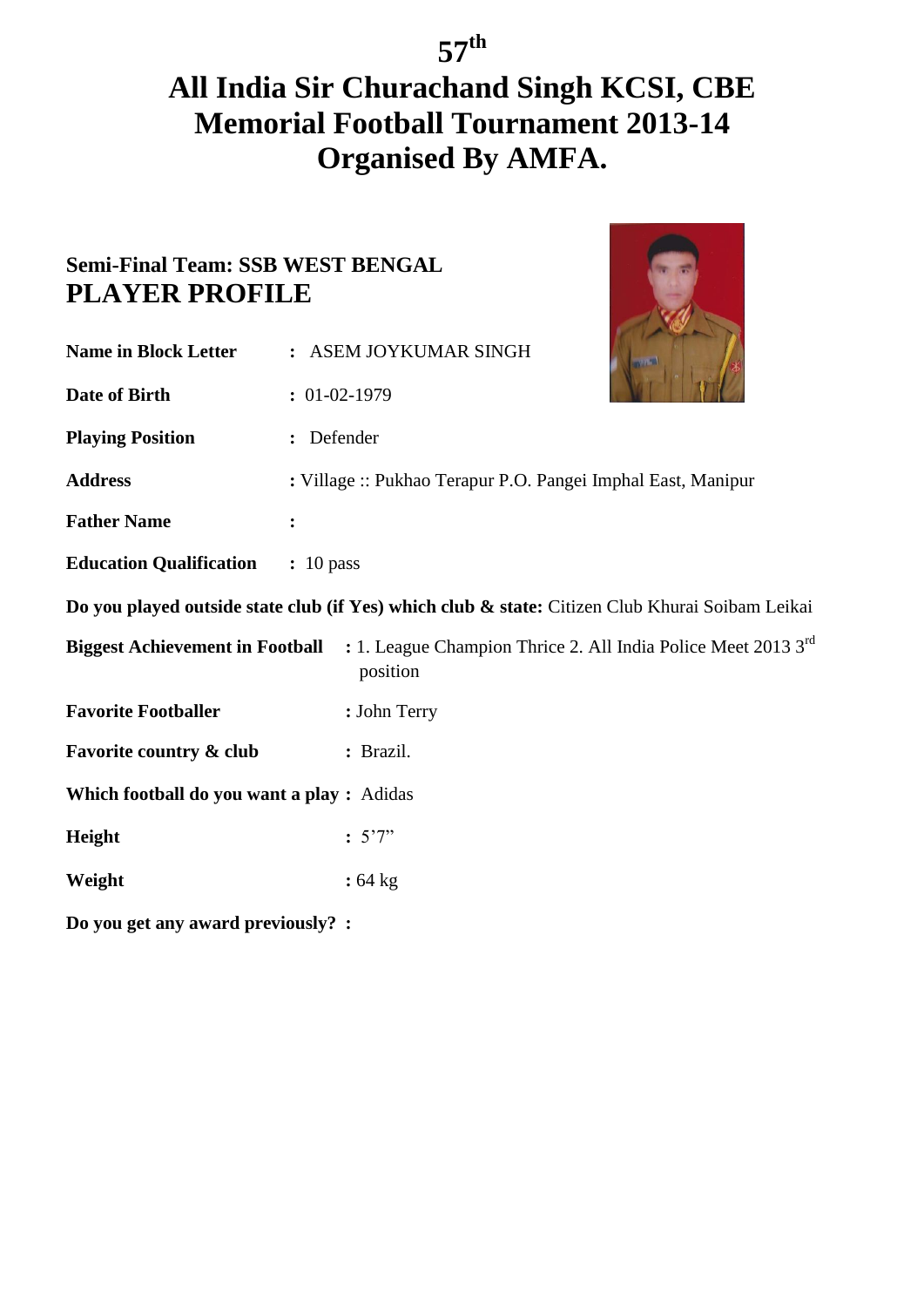## **All India Sir Churachand Singh KCSI, CBE Memorial Football Tournament 2013-14 Organised By AMFA.**

### **Semi-Final Team: SSB WEST BENGAL PLAYER PROFILE**



| <b>Name in Block Letter</b>                                                                                                                                                                                                                                                                                                                                                               | : HIJAM GOVINDA SINGH                                    |  |
|-------------------------------------------------------------------------------------------------------------------------------------------------------------------------------------------------------------------------------------------------------------------------------------------------------------------------------------------------------------------------------------------|----------------------------------------------------------|--|
| Date of Birth                                                                                                                                                                                                                                                                                                                                                                             | $: 01-04-1982$                                           |  |
| <b>Playing Position</b>                                                                                                                                                                                                                                                                                                                                                                   | : Forward                                                |  |
| <b>Address</b>                                                                                                                                                                                                                                                                                                                                                                            | : Yairipok Yambem P.o/P.s. Yairipok Imphal East, Manipur |  |
| <b>Father Name</b>                                                                                                                                                                                                                                                                                                                                                                        | : Hijam Ito Singh                                        |  |
| <b>Education Qualification</b>                                                                                                                                                                                                                                                                                                                                                            | $: 10+2$                                                 |  |
| Do you played outside state club (if Yes) which club & state: AYSC-Angtha(Manipur), Eastern<br>Spoating Club (Manipur) and presently in SSB (West Bengal)<br><b>Biggest Achievement in Football : 1. Siliguri League Champion 3 time</b><br>2. All india Police Meet 2013 2 time<br>3. All Indian Invitation Independence Gold Cup-Champion<br>4. West Bengal State League Chamoion 2010. |                                                          |  |
| <b>Favorite Footballer</b>                                                                                                                                                                                                                                                                                                                                                                | : Christiano Ronaldo                                     |  |
| <b>Favorite country &amp; club</b>                                                                                                                                                                                                                                                                                                                                                        | : Spain and Barcelona FC                                 |  |

**Which football do you want a play :** Addidas

**Weight :** 58 Kg

**Do you get any award previously? :** Awarded best player in a no. of tournament.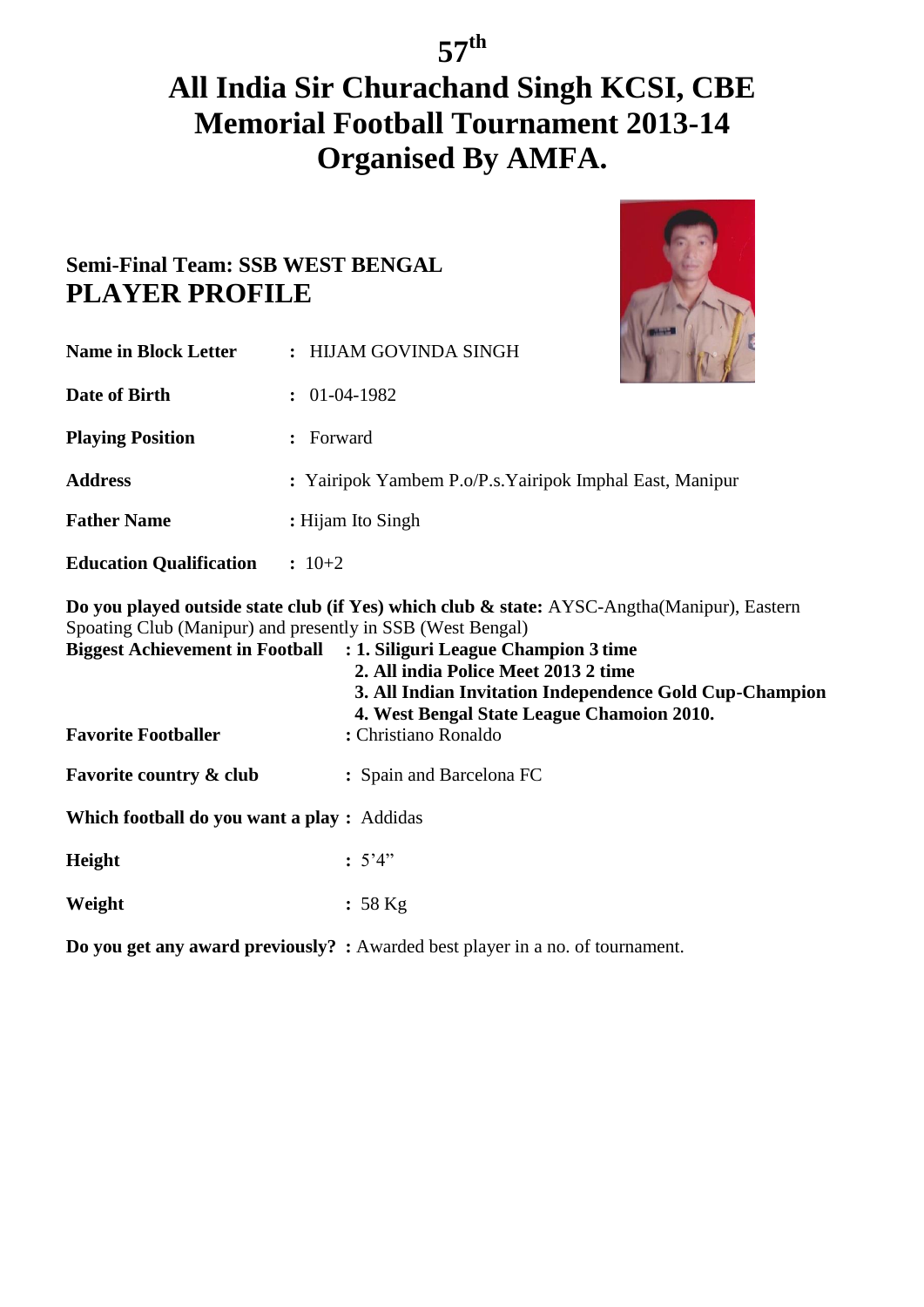### **Semi-Final Team: SSB WEST BENGAL PLAYER PROFILE**

| <b>Name in Block Letter</b>    | $:$ RANADIP DAS        |
|--------------------------------|------------------------|
| Date of Birth                  | : 27.10.1982           |
| <b>Playing Position</b>        | : Mid-Field            |
| <b>Address</b>                 | : Siliguri, WestBengal |
| <b>Father Name</b>             | : Ratan Das            |
| <b>Education Qualification</b> | $: 10+2$               |



**Do you played outside state club (if Yes) which club & state:** 1. Langsning Football Club (Shillong) in 2012 for I league 2. Dimapur United FC hampionship 1999-2000 held on Bangkok, Thailand (Under 19 Indian School), All india Police Football Tournament 3<sup>rd</sup> position in 2 times. 2006,2013, West Bengal State League 2010

**Biggest Achievement in Football :** 

**Favorite Footballer : Christiano Ronaldo** 

**Favorite country & club :** England, Manchester United

**Which football do you want a play :** Addidas

**Height :** 173 cm

**Weight :** 75 kg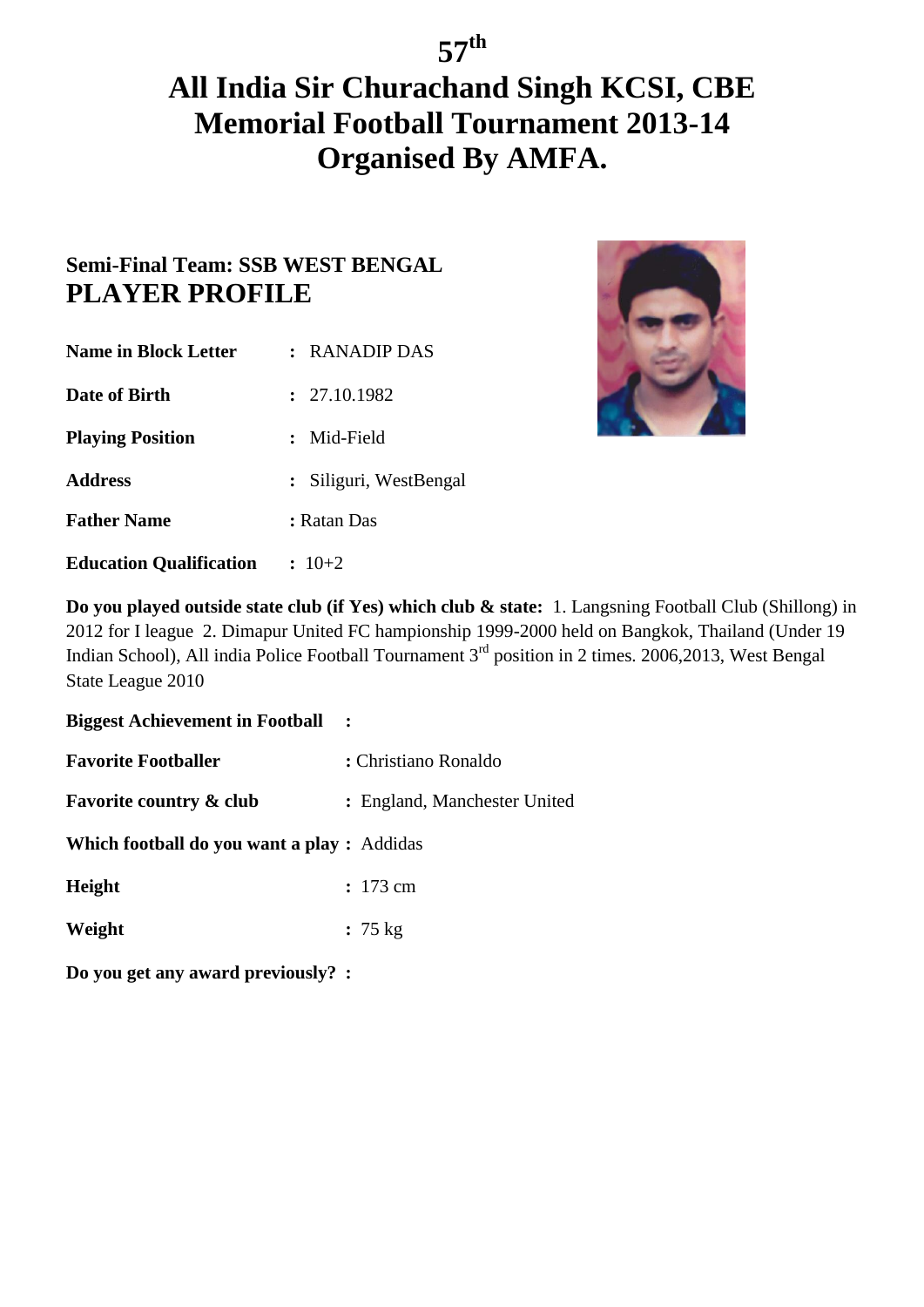# **All India Sir Churachand Singh KCSI, CBE Memorial Football Tournament 2013-14 Organised By AMFA.**

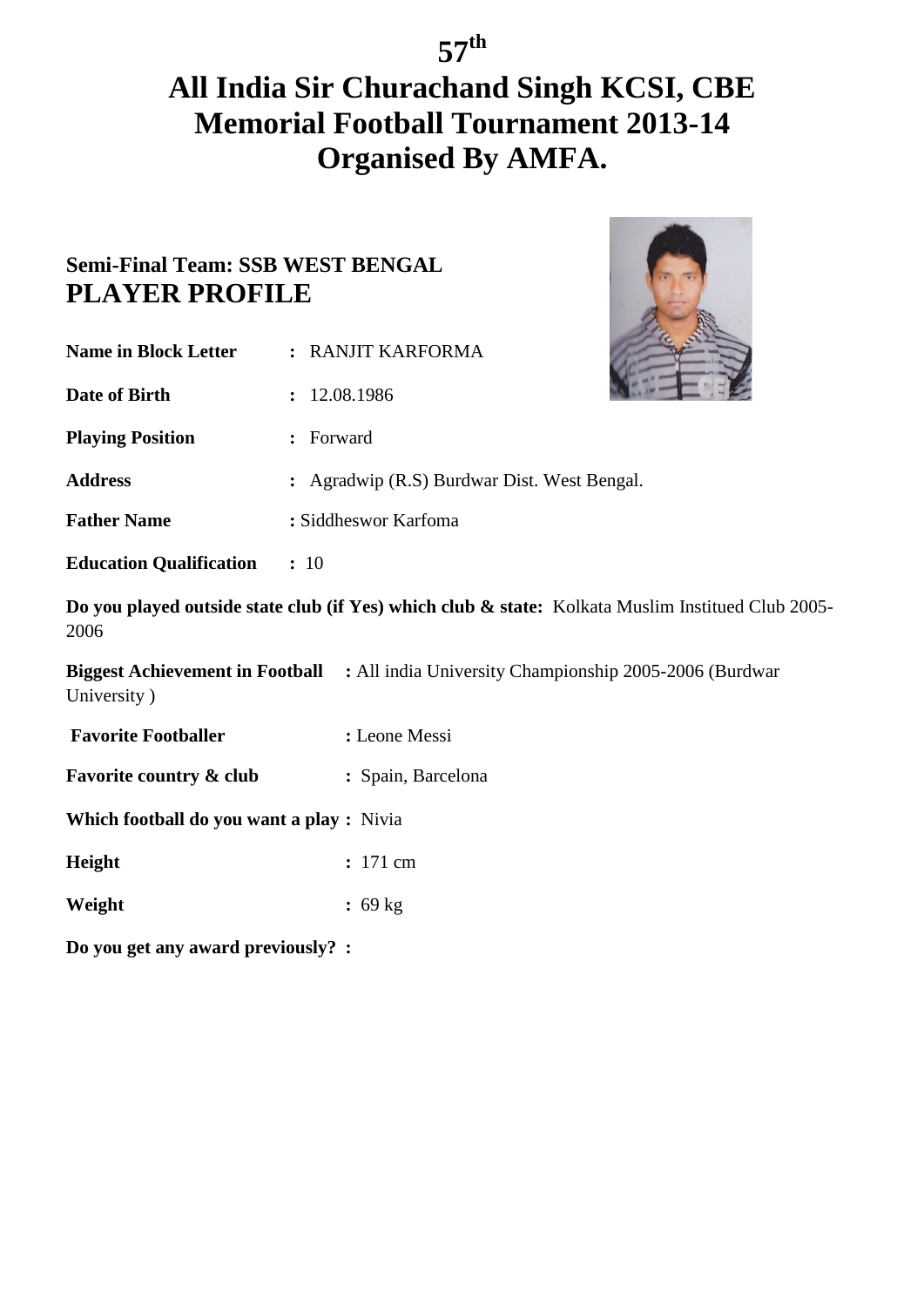### **Semi-Final Team: SSB WEST BENGAL PLAYER PROFILE**

| <b>Name in Block Letter</b> | : LITON SHIL           |
|-----------------------------|------------------------|
| Date of Birth               | : 03.05.1995           |
| <b>Playing Position</b>     | : Midfielder           |
| <b>Address</b>              | : Siliguri West Bengal |
| <b>Father Name</b>          | : Govinda Shil         |
|                             |                        |

**Education Qualification : 10 passed**



**Do you played outside state club (if Yes) which club & state:** F.C Bayern Munchen 2010 (under 19) , Kolkata Sai

**Biggest Achievement in Football :** Kolkata Sai Championship 2013, went to Germany for play FC Bayern Munchen

**Favorite Footballer** : Christaino Ronaldo

**Favorite country & club :** Germany, FC Bayern Munchen

**Which football do you want a play :** Addidas

**Height :** 170 cm

**Weight :** 63 kg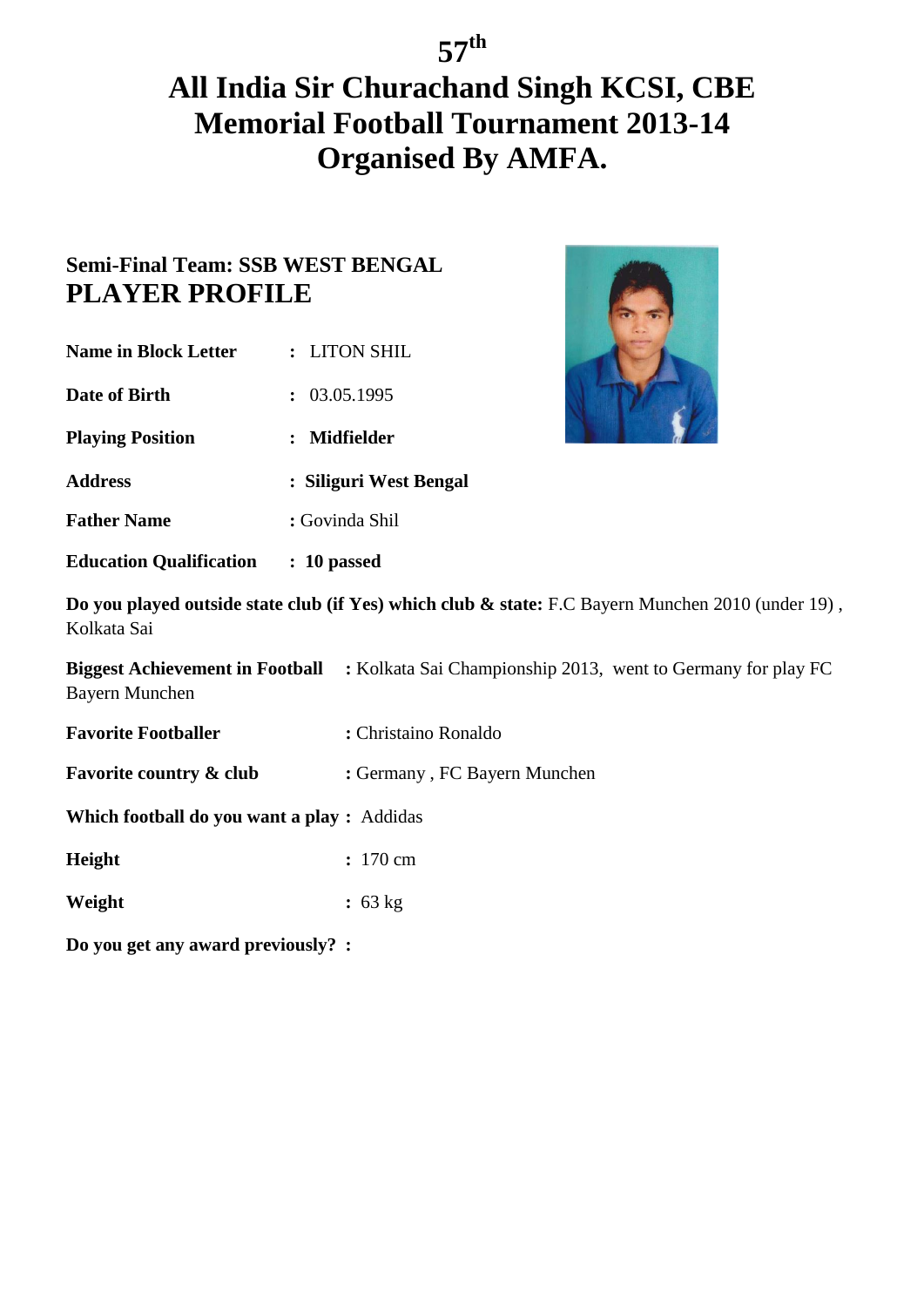# **All India Sir Churachand Singh KCSI, CBE Memorial Football Tournament 2013-14 Organised By AMFA.**



| <b>Name in Block Letter</b>               | : MANOJ KUMAR RABHA                                                                                                    |
|-------------------------------------------|------------------------------------------------------------------------------------------------------------------------|
| Date of Birth                             | : 23.01.1988                                                                                                           |
| <b>Playing Position</b>                   | : Mid-Filder                                                                                                           |
| <b>Address</b>                            | : Salpara P.o Krishni Goalpara Dist.                                                                                   |
| <b>Father Name</b>                        | : Ramchandra Rakha                                                                                                     |
| <b>Education Qualification : 10+2</b>     |                                                                                                                        |
| WestBengal                                | Do you played outside state club (if Yes) which club & state: Guwahati Sai, Presently in SSb                           |
| in 2013                                   | <b>Biggest Achievement in Football :</b> Siliguri league Champion 2012, All India Police Meet 3 <sup>rd</sup> Position |
| <b>Favorite Footballer</b>                | : Ronaldoniho                                                                                                          |
| <b>Favorite country &amp; club</b>        | : Brazil, Barcelona FC                                                                                                 |
| Which football do you want a play: Adidas |                                                                                                                        |
| Height                                    | :5'8"                                                                                                                  |
| Weight                                    | : 63 kg                                                                                                                |
| Do you get any award previously? :        |                                                                                                                        |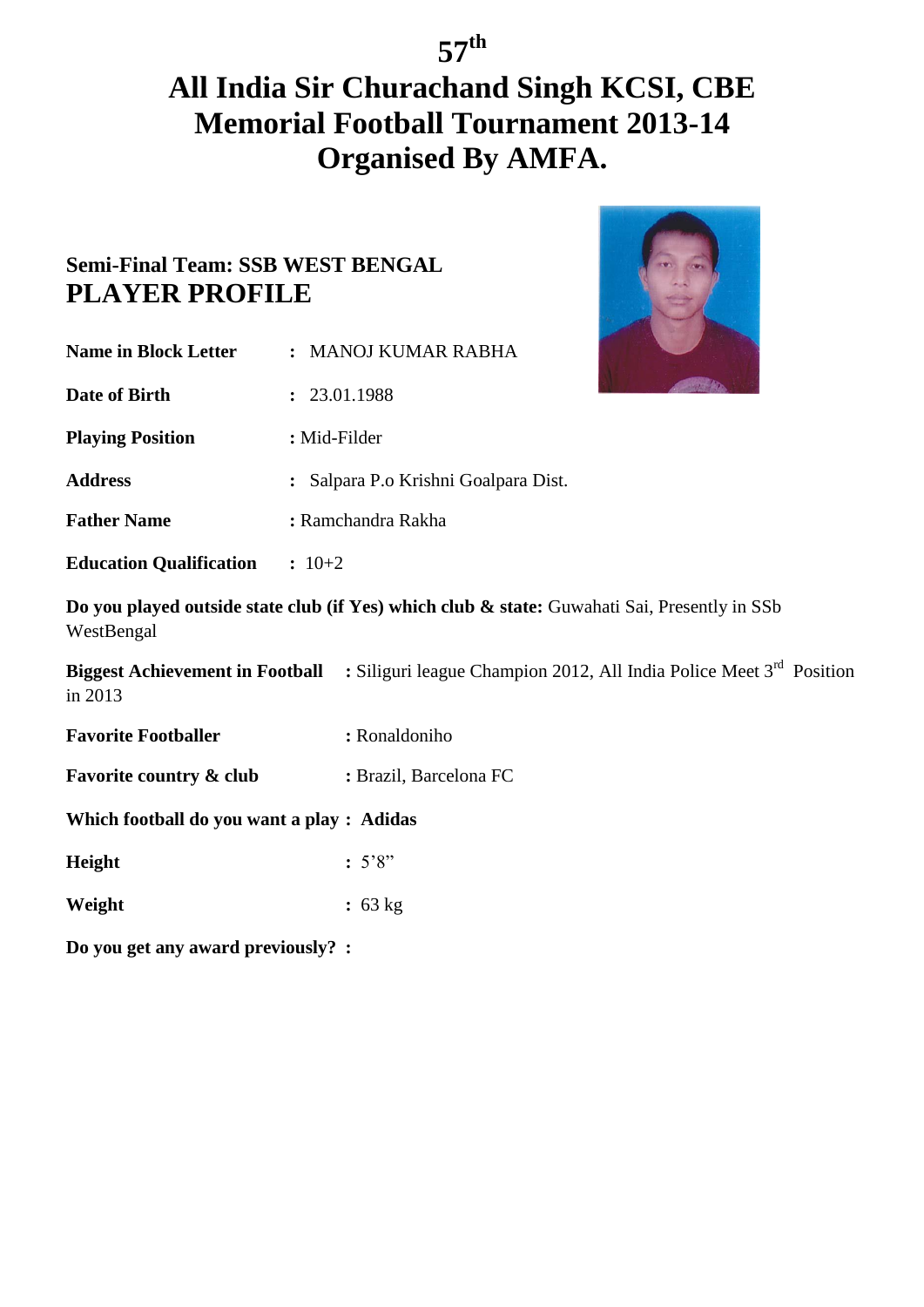# **All India Sir Churachand Singh KCSI, CBE Memorial Football Tournament 2013-14 Organised By AMFA.**

### **Semi-Final Team: SSB WEST BENGAL PLAYER PROFILE**



**Education Qualification :** 10

**Do you played outside state club (if Yes) which club & state:** HNSC Haoreibi, Manipur, SICO,YWC, XI star, YAC presently in SSB West Bengal

**Biggest Achievement in Football : Siliguri League Champion, All India Police Meet 3<sup>rd</sup> position 2013,** All Indian Invitation Independence Gold Cup 2010 Nagaon, Assam. West Bengal State Leahue Champion 2010.

**Favorite Footballer :** Messi

**Favorite country & club :** Brazil, Barcelona FC

**Which football do you want a play :** Adidas

**Height :**  $5'4"$ 

**Weight :** 60kg

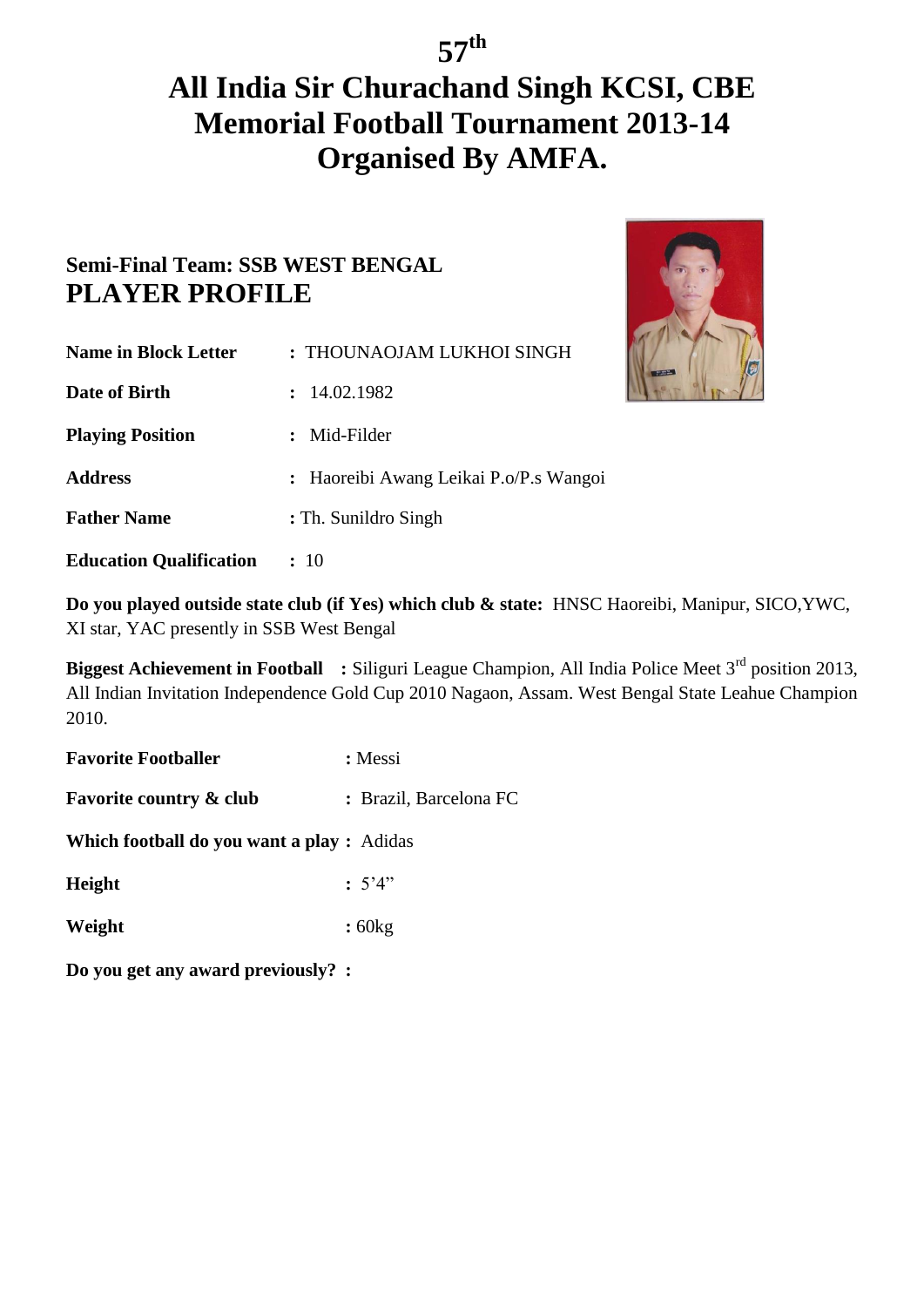## **All India Sir Churachand Singh KCSI, CBE Memorial Football Tournament 2013-14 Organised By AMFA.**

### **Semi-Final Team: SSB WEST BENGAL PLAYER PROFILE**



| <b>Name in Block Letter</b> | : NGANGOM KUMAR SINGH                                             |  |
|-----------------------------|-------------------------------------------------------------------|--|
| Date of Birth               | : 01.05.1990                                                      |  |
| <b>Playing Position</b>     | Forward<br>$\mathbf{r}$                                           |  |
| <b>Address</b>              | : Haoreibi Awang Leikai, P.o/P.s Wangoi Imphal West Dist. Manipur |  |
| <b>Father Name</b>          | : Ng. Raghu Singh                                                 |  |
|                             |                                                                   |  |

**Education Qualification :** 10 pass

**Do you played outside state club (if Yes) which club & state:** XI star Akampat, UPAA Keyamgei, SSU Singjamei, TRAU Kwakeithel presently in SSB West Bengal **Biggest Achievement in Football : SSU – State League Runner 2009, TRAU- State League 1<sup>st</sup> thrice,** All India Police Meet 3rd in 2013, All India Invitation Independence Gold Cup Nagaon Assam 2010, National U-17 2005 Runner, National U-19

**Favorite Footballer :** Messi **Favorite country & club :** England, Manchester United

**Which football do you want a play :** Adidass

**Height :** 166 cm

**Weight :** 64 kg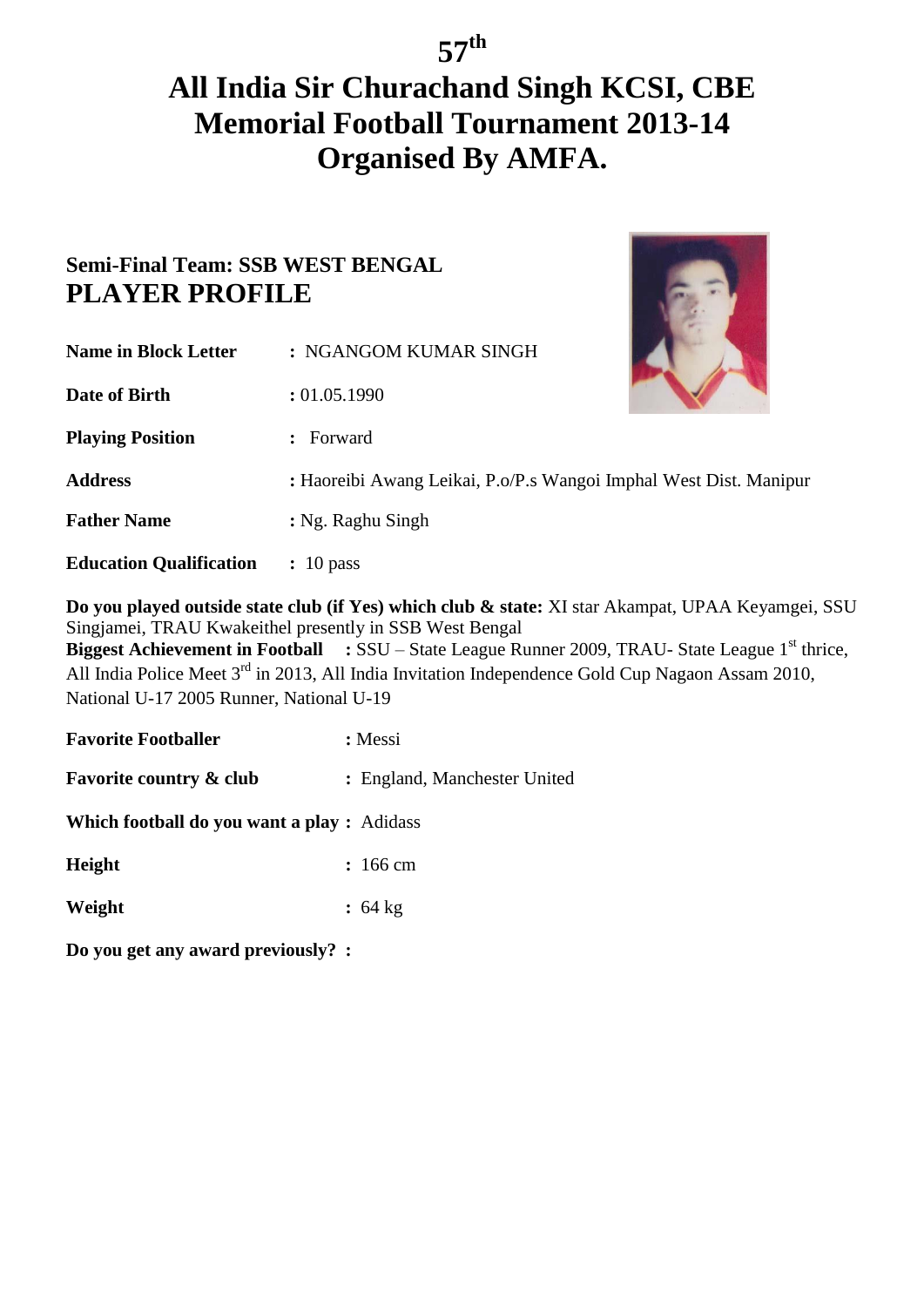# **All India Sir Churachand Singh KCSI, CBE Memorial Football Tournament 2013-14 Organised By AMFA.**

### **Semi-Final Team: SSB WEST BENGAL PLAYER PROFILE**



**Do you played outside state club (if Yes) which club & state:** AMOFA-Moirang, USA- Khurai, Ssu-Singjamei, ASEB- Assam presently in SSB West Bengal **Biggest Achievement in Football : Siliguri League Champion, All India Police Meet 3<sup>rd</sup> position 2013,** 

All Indian Invitation Independence Gold Cup 2010 Nagaon, Assam. West Bengal State Leahue Champion 2010.

**Favorite Footballer** : John Terry

**Favorite country & club**  $\qquad$  **:** England, Chelsea

**Which football do you want a play :** Adidas

**Height :** 5'8"

**Weight :** 69 kg